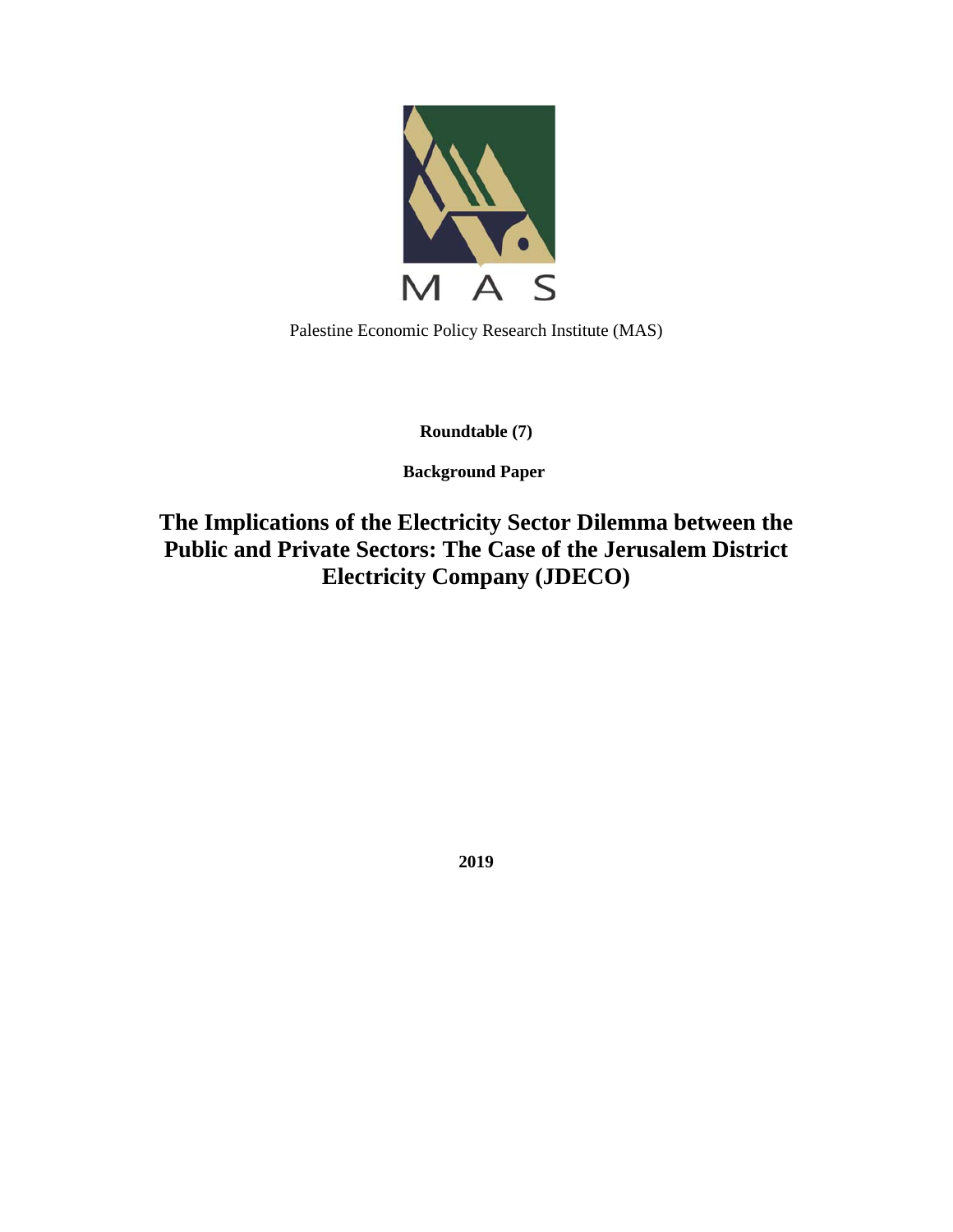This background paper looks into the dilemma of the Palestinian electricity sector (emanating from the policies of the Israeli occupation) as manifested at the domestic level. This dilemma comprises a set of factors arising from the financial problems of private electricity companies and their relations with the public treasury, the shortcomings in the legal/regulatory framework, the challenges associated with, and engendered by, the regime that classifies Palestine into different areas, and the failure of some electricity consumers to comply with laws and regulations. Due to the emergence of what has come to be known as the "Jerusalem District Electricity Company (JDECO) Crisis," the discussion will focus on the current state of JDECO, which provides electricity to around one million Palestinians, including in Jerusalem, the capital city.

Like all other economic sectors in Palestine, the electricity sector struggles with a wide array of challenges created by the Israeli occupation. This include Israeli control of the entire energy sector, the complexity associated with classifying Palestine into different areas, denying Palestinians the right to take advantage of their own natural resources for energy production, and even disallowing the use of land to install booster transformers in Area C. Israel denies the introduction of solar panels to Area C, and also administers a complex import system that makes it virtually impossible for Palestinians to import energy products and services from other countries, thereby increasing their dependence on Israel for energy. These restrictions fall within political disputes at the state level, and thus they are beyond the scope of this paper. Other issues are focused on, namely the financial problems affecting the Palestinian treasury owing to accumulating arrears in electricity purchases from Israel, which gave a pretext for the Israel Electric Corporation (IEC) to partially cut power supplies to Palestinians starting from September 2019. IEC has also threatened expanding cuts in the West Bank, including East Jerusalem, during the winter months, when consumption usually increases.

Due to its sensitive nature and wide-reaching implications for general public, the public sector and the private sector, the issue is introduced for discussion at a Roundtable organized by the Palestine Economic Policy Research Institute (MAS), which recognizes the necessity of finding a solution to energy issues, including those associated with alternative energy, which have been addressed in previous roundtables. The Institute also acknowledges that electricity as a commodity has far-reaching implications for civil peace, economy, and development, thus affecting all classes and categories of society. This understanding is the departure point for our discussion, in which we bring the issue to the attention of a group of decision makers, developers, and experts, with the aim of proposing practical ideas and recommendations that will help solve the problems of the electricity sector, including the crisis of JDECO.

### **General Background**

The General Electricity Law No. 13 (2009) provides the legal and regulatory framework under which all components of the Palestinian energy sector operate. This sector comprises four main bodies emanating from the General Electricity Law: the Palestinian Energy and Natural Resources Authority (PENRA), the Palestinian Electricity Sector Regulatory Council (PESRC), the Palestinian Electricity Transmission Company (PETC)<sup>1</sup>, and electricity

<sup>&</sup>lt;sup>1</sup> The public sector has one transmission company established by the Council of Ministers' Resolution No. (16/01/10) in 2013 based on the General Electricity Law. The company is the intermediary/contracting party between power generating companies and distribution companies that buy and sell electric power from the transmission company. There is also another transmission company operating in the Gaza Strip.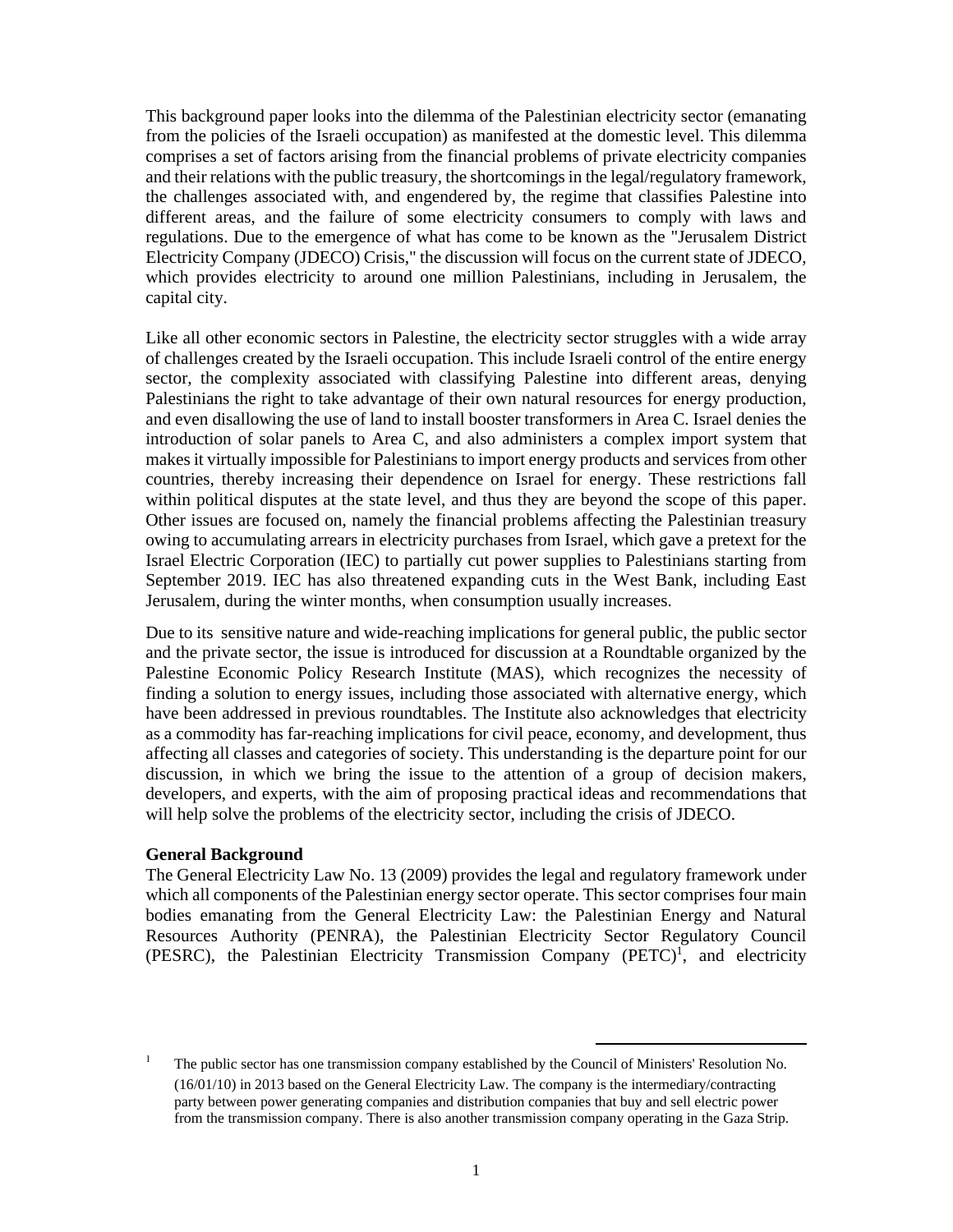distribution companies<sup>2</sup>. The General Electricity Law has delineated the functions and role of each body. The Energy Authority is entrusted with establishing public policies. The Electricity Regulatory Council (which was formed in 2010) carries out a regulatory role, including granting licenses (in accordance with the terms stipulated in the laws and regulations) to companies that generate and distribute power. The Palestinian Electricity Transmission Company is the sole contracting body between the power generating companies and distributors, and it is entrusted with developing, managing, and holding the electrical transmission system, as well as purchasing local and imported energy and selling it to distribution companies. The aim of establishing this company was purely organizational: creating a sole-purchaser model. On the other hand, the spread of renewable energy sources in recent years has made the Energy Authority aware of the advantages these sources provide. Therefore, it has built a legal framework (an independent system) for renewable energy (Law No. 14 of 2015) to keep pace with developments in the sector, stimulate the private sector to work in an enabling, investor-friendly legal environment, and reduce the problems of the energy sector through self-reliance.

The Electricity Regulatory Council confirms that 99.9% of the population in Palestine have access to electricity.<sup>3</sup> Households consume 80% of the energy produced, the commercial sector consumes 17%, 1% is attributed to the industrial sector while the remaining share is consumed by other sectors. In the West Bank, distribution companies manage and supply more than 65% of total electricity, while the remainder is managed and supplied through local authorities. In Gaza, the Gaza Electricity Distribution Company is the sole company responsible for electricity distribution.

The following figures show the actual consumption of the Palestinian electricity sector and JDECO's share of the overall consumption. West Bank and Gaza (WBG) annual average purchase of electricity from Israel was about USD540 million for the last three years– the figure does not, however, include Jerusalem. Electricity is almost entirely purchased from Israel, in addition to a small quantity from Jordan and Egypt. Electricity imports represent around 8% of Palestinian imports, or about 72% of service imports, which totaled USD 766.1 million in 2018. On the other hand, purchases by JDECO reached about USD 280 million annually in the last three years. Adding this figure to WBG imports results in an annual purchase of USD 865 million for the last three years, with JDECO's share at 38%. According to the Palestinian Central Bureau of Statistics and JDECO, around 22% of annual imported power (or USD 168 million) is lost in transmission and theft.

Efforts have been made since the formation of the Palestinian National Authority (PNA) to regulate the sector, which resulted in the General Electricity Law of 2009, and its administrative bodies and regulatory instructions. Within this system, four companies were set up in the West Bank: Northern Electricity Distribution Company, Jerusalem District Electricity Company, Southern Electricity Company, and Hebron Electric Power Company, in addition to the electricity company that operates in Gaza. These are private companies regulated by PENRA and PESRC. Granting licenses for several companies is intended to prevent monopoly, as the electricity companies and their prices are controlled by the regulators of the electricity sector. For this purpose, the PESCRC encourages rural communities to create their own companies within this established regulatory framework (MAS, 2017, Energy Authority Reports, 2016).

<sup>2</sup> There are five private sector distribution companies in the West Bank: Jerusalem District Electricity Company, Northern Electricity Distribution Company, Southern Electricity Company, Hebron Electric Power Company and Tubas District Electricity Company.<br><sup>3</sup> Palestinian Electricity Regulatory Council, Annual Report

Palestinian Electricity Regulatory Council, Annual Report 2015-2016.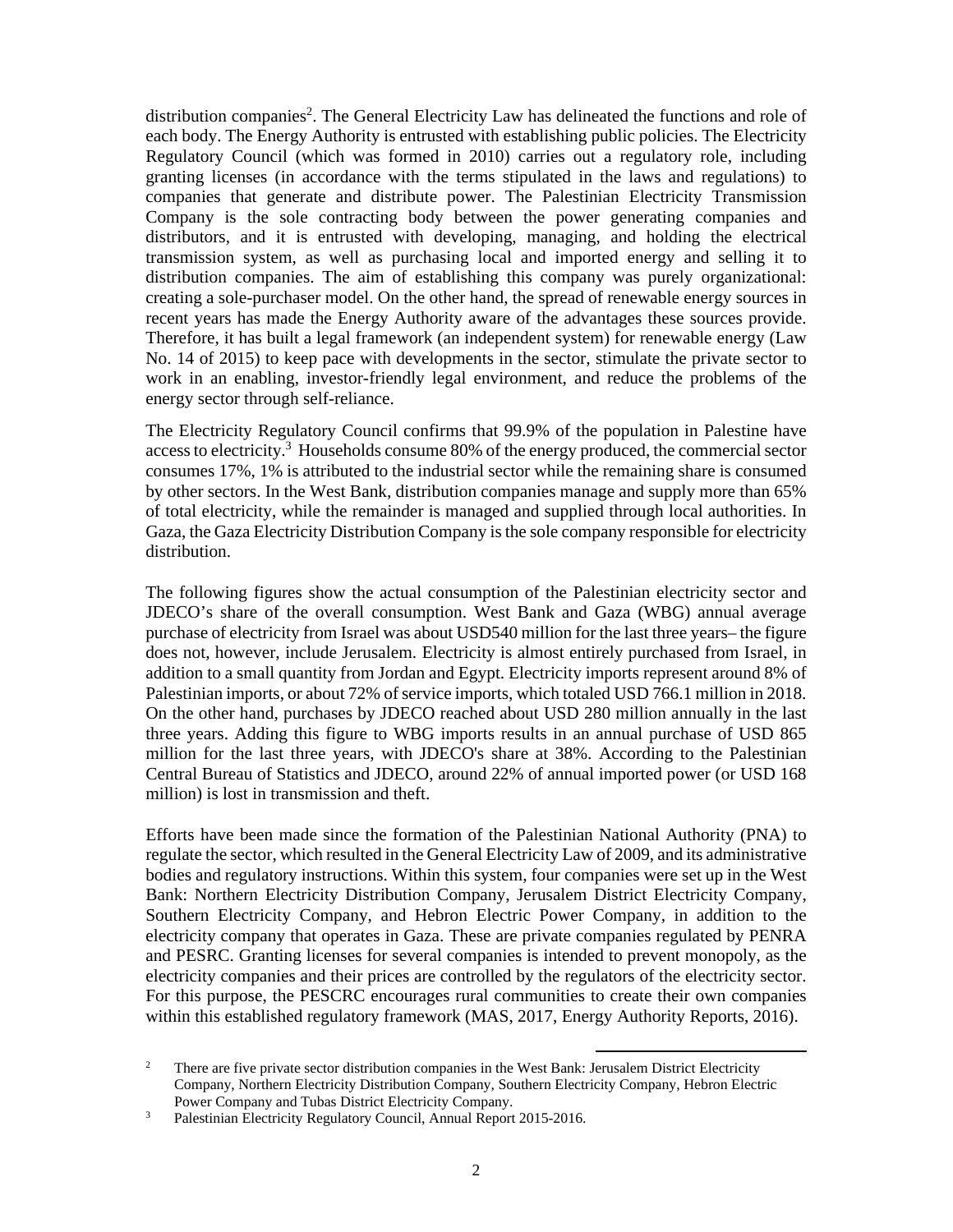Electricity is supplied within the Palestinian territory based on two types of contracts. First, there are contracts between JDECO and IEC covering the central area of the West Bank, (Jerusalem, Ramallah/Al-Bireh, Bethlehem, Jericho and the Jordan Valley), as well as contracts between the other four companies and IEC. The second kind are contracts are directly between local authorities and IEC, and these constitute 35% of the total value of electricity purchases from Israel.

## **Problems of and challenges to the electricity sector**

There is a myriad of challenges faced by Palestinian electricity sector, from a variety of sources. First, the high default rate of some local authorities exacerbates the problem of net lending. Second, power loss is very high at 22% (10% in technical losses and 12% in theft, or "black loss"). Other problems include the unwillingness of some local authorities to join regional distribution companies preferring to maintain their direct commercial relations with IEC, weak enforcement of laws and sanctions, the public treasury's burden of footing the electricity bill for the refugee camps, and problems of maintaining networks and the high additional costs that accompany this. Moreover, a new problem has recently emerged, the "JDECO crisis," the ensuing PA accumulated debts to Israel Electric Corporation, and what ensued when Israel started recovering those debts from the clearance revenues.

### *The following is a summary of the problems with which the energy sector grapples:*

**First: Refrain of some local authorities from joining the Electricity Regulatory Council** Significant progress has been made in regulating the sector, where now around 70% of local bodies have already joined electricity production and distribution companies that are regulated by the Electricity Regulatory Council. However, the remaining 30% of local authorities still refuse to join or comply with Instructions No. 2/2010 regarding regulating in accordance with the provisions of Decree Law No. 13 of 2009 on the General Electricity Law, issued by the President of the Energy Authority and President of the PNA. These instructions have been circulated across the West Bank, and particularly addressed to the local authorities that have yet to join the Council. The instructions also covered the Gaza Strip. Failure to join Palestinian electricity companies would perpetuate many pre-existing issues, including:

- 1. Incomplete regulation of the sector and disparity between different local authorities in terms of commitment to paying dues and providing appropriate services to residents, as well as the inability of residents to benefit from net lending.
- 2. High costs borne by distribution companies due to the low number of subscribers, as the increase in subscribers reduces the cost for both consumers and distribution companies. With a high subscription rate, infrastructure and maintenance services are more cost-effective, and service delivery becomes more efficient. Local authorities incur additional costs and higher prices compared to the regulated sector if they do not join the Council.
- 3. Absence of a fair, systematized price: a fair price determined by the government applies to everyone, while prices by local bodies are usually inequitable, and often higher than the price set by the government.

# **Second: Net lending**

The problem of net lending emerged in 2009 as a result of local authorities' failure to pay their utility bills, particularly electricity. Also, the fact that 30% of local authorities remain outside the regulated electricity sector has increased this debt, which has become an additional burden for the public budget. A large part of local authorities does collect bills, with VAT included, but do not transfer these collections to the Ministry of Finance. A large part of this debt is owed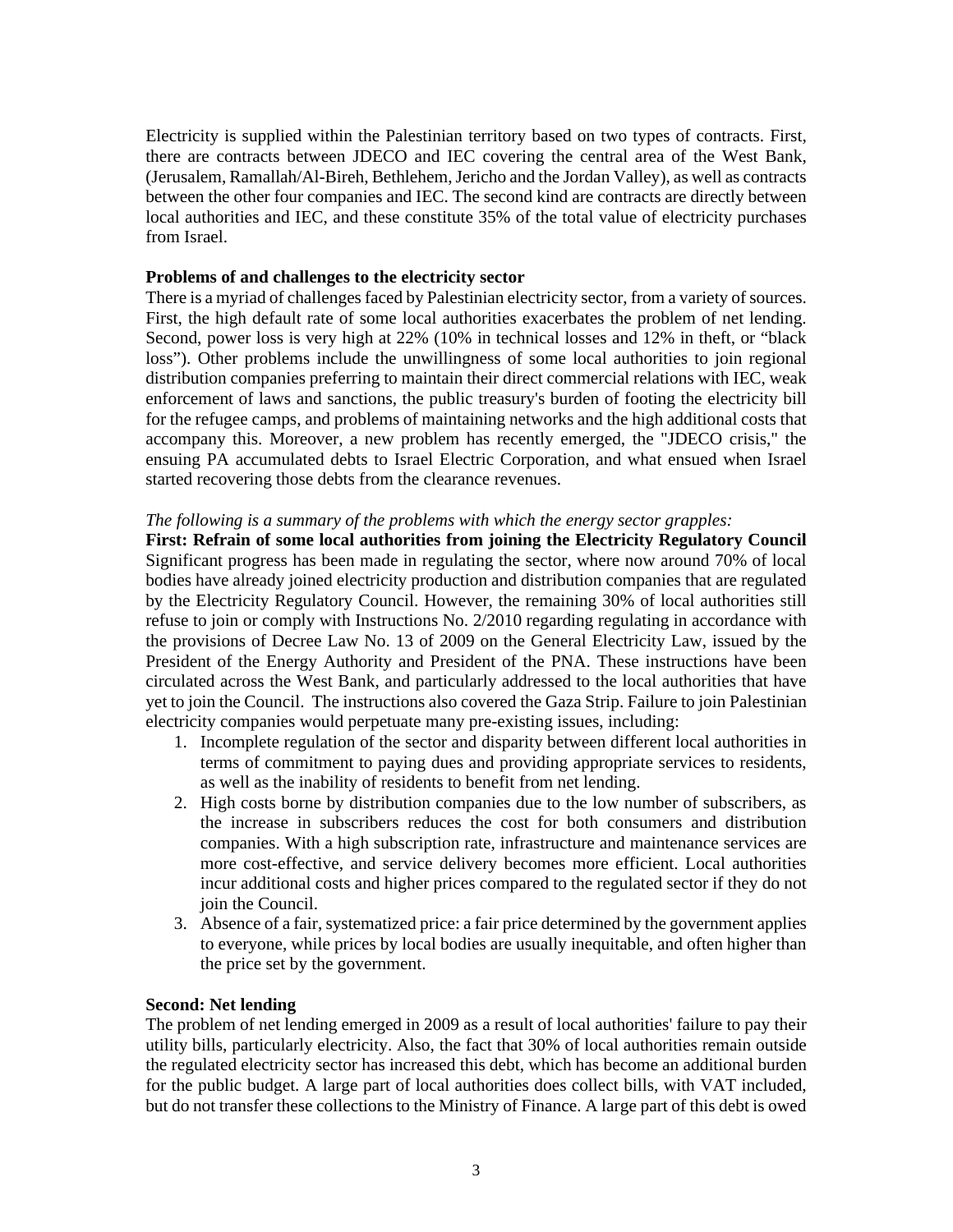to IEC, which in turn deducts it from the Palestinian clearance revenues. The result is that this debt becomes part of current expenditure within the Palestinian public budget. In recent years, the average figure for this debt has been around US USD 220 million per year (this problem was addressed in a previous roundtable that MAS held in cooperation with concerned bodies).<sup>4</sup>

# **Third: High loads with few resources mean high maintenance costs, a disjointed electricity network, and high transmission loss**

Degradation of electricity infrastructure and lack of periodic service mean more maintenance burdens, and thus higher costs. Further, with 30% of local authorities outside the Palestinian regulatory system geographical disparities arise, which disrupts the electricity network, forcing redistribution of power loads across different areas, hampering necessary maintenance, and restricting companies' abilities to manage power transmission loss.

Power transmission loss in Palestine is very high (at 22%). Two reasons explain this figure: the first being deterioration of the electricity network. The second is theft (12%), especially in Area "C", where laws cannot be adequately enforced due to the occupation's control over this area. This is equivalent to a USD 168 million loss that electricity companies incur annually.

To address this problem, four transformer stations were built in Ramallah (Qalandiya area, which also supplies Jerusalem), Nablus (Sarra area), Jenin (Jalameh area) and Hebron (Tarqumiya area). The Jenin station has been operated under an interim agreement. The others have been ready for operation for two years, and when they operate, they will be able to resolve the load capacity deficit. To date, however, the occupation authorities deny their operation, making it contingent on solving the problem of electricity debts owed by various Palestinian parties, with such dues totaling NIS 1.7 billion (AMAN, 2019, an interview with Engineer Ali Hammouda, Assistant Director General for Development and Strategic Planning at JDECO).

# **Fourth: JDECO Crisis5**

In general, the electricity crisis is as old as the occupation, which controls energy and all its sources (oil and gas).This means that Palestine has no power plants, and even if such plants were built, their operating cost will be very high as gas or diesel will have to be Israel. Therefore, purchasing electricity from abroad for distribution via local substations and running them by public and private Palestinian bodies may be cheaper than setting up generating plants. For this reason, the PNA has refrained from building power plants, while the issue is still under consideration by PENRA and the private sector. However, Israel remains the de facto controller of electricity supply to the Palestinian population, unless Palestinians are allowed to tap into their own resources and import freely from neighboring countries power and the resources, and generate electricity.

JDECO operates in occupied East Jerusalem under Israel's direct control, making the company subject to a multitude of restrictions formulated to extend Israeli control over the electricity

http://www.mas.ps/files/server/20052015-RT3/Round%20Table%203%20arabic.pdf

<sup>4</sup> Palestine Economic Policy Research Institute (MAS), Roundtable on "The Dilemma of Net Lending and the Way Ahead", May 2015.

<sup>&</sup>lt;sup>5</sup> JDECO is a limited shareholding company, which has been distributing electricity under concession contracts since 1914. It has about 1000 employees (60% of whom hold Jerusalem ID) and covers the central West Bank and a segment of the Palestinian population living inside the Segregation Wall. The company purchases electricity from Israel Electric Corporation in accordance with 21 purchase contracts covering all its concession areas.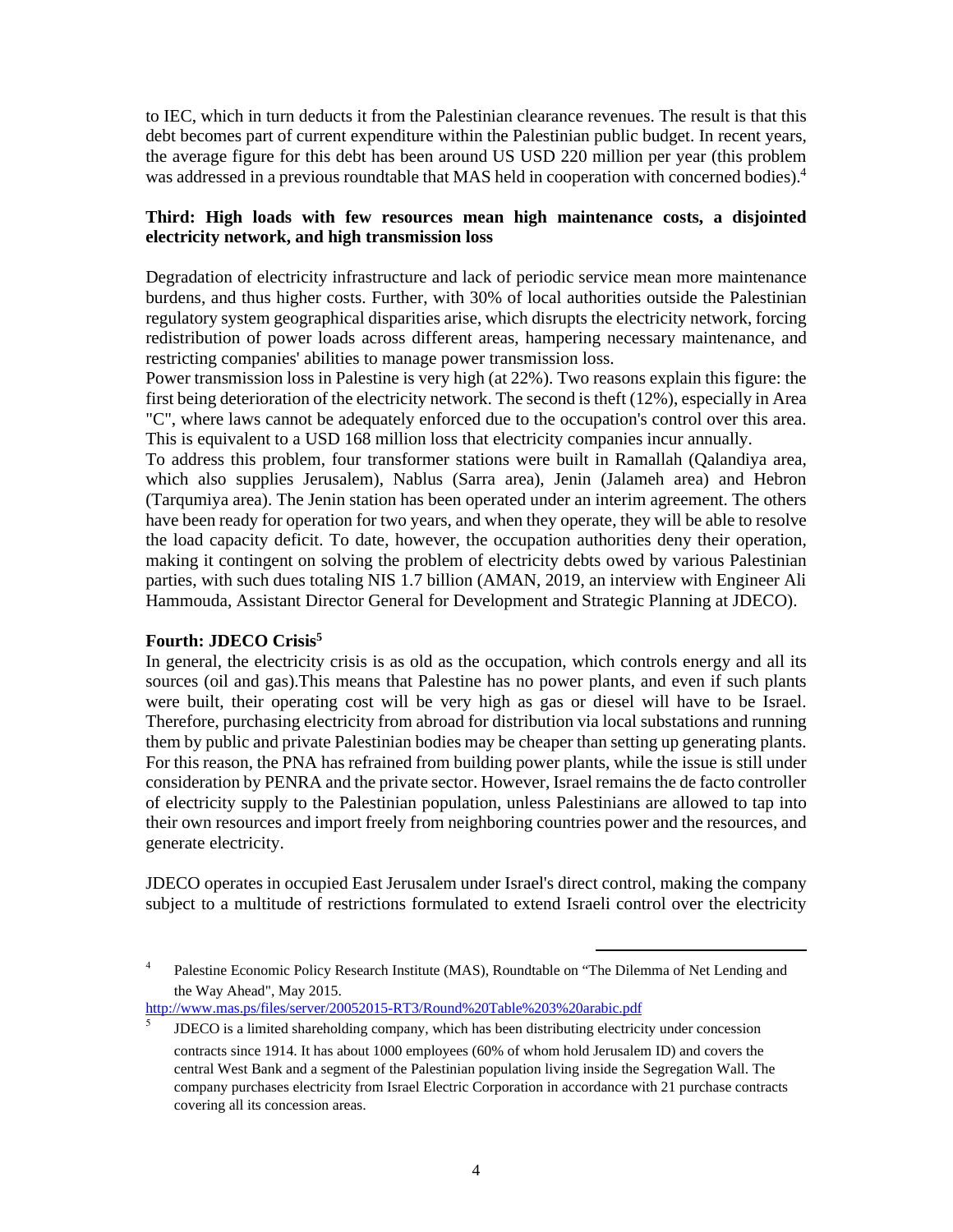provider, and to eventually liquidate it, according to JDECO chairman and general manager, Hisham Al-Omari.

The JDECO crisis is a matter for public concern rather than a problem of a single company. First, the crisis has a direct impact on the Palestinian Ministry of Finance and its treasury , which affects the Palestinian public budget, and thus all Palestinians– as pressure on the treasury means cuts in allocations to residents and public institutions. Second, JDECO is a Palestinian Jerusalem-based company that provides electricity as an effective "public good", covering most of the areas in the central West Bank. A third, and equally important, reason is the political factor based on the premise that the Palestinians have the right to work and operate in occupied Jerusalem, and to provide Palestinian services to the Palestinian population there. West Bank companies do not have access to Jerusalem, thereby making JDECO a strategic asset for the national economy. All these reasons together have made the JDECO crisis a public concern.

### **Characterization and ramifications of the crisis**

The JDECO crisis differs from those of other power service providers. JDECO used to pay bills directly to IEC, and reschedule or freeze debts under arrangements with the Israeli company. Therefore, Israel did not deduct the company's debts from the PA clearance revenue. However, following the agreements between the PNA and Israel that made the PA exclusively responsible for the electricity sector, in 2016 JDECO liabilities (i.e. debts) were transferred to the Palestinian Authority, and therefore such debts became subject to deductions from clearance revenues.

This arrangement involves two things. First, JDECO repays its accumulated debt to the PNA in accordance with a specific arrangement between the two parties. Second, the PNA bears JDECO's financial liability to IEC, as well as the electricity bill for 13 refugee camps located within the JDECO service area, and also the cost of subsidizing the electricity price for communities within the JDECO service area. Right after the arrangements, Israel started deducting the bill of electricity purchase from clearance revenues in accordance with the arrangements between the Palestinian Ministry of Finance, IEC, and the Israeli Ministry of Finance (under what came to be known as the Agreement of Principles concluded by the Palestinian Energy Authority and Israel in 2016<sup>6</sup>, which brought the issue of JDECO's accumulated debts to the wider Palestinian-Israeli financial dispute.)

#### **The onset of the crisis**

This crisis was not surprising, and it could have easily been predicted given the occupation's history of extortionate behavior, renunciation of agreements, and violation of Palestinian rights. The crisis began when the occupation took advantage of accumulated debts owed by the Palestinian electricity sector (including JDECO) and partially cut off the electricity supplied to JDECO concession areas, and threatened to expand the scope of power cut if the debt remained outstanding.

#### *For illustration, we break the crisis into two parts:*

First, a crisis surfaced between JDECO and the Palestinian government over the payment of 2018 debts. Each party defended its financial responsibilities towards the other, and blamed the other. In the end, an agreement was reached between the two parties, according to which JDECO had to pay real-time outstanding amounts, while accumulated debts were scheduled for 48 payments. In return, the PNA would pay the bill of refugee camps' consumption of

<sup>&</sup>lt;sup>6</sup> An agreement signed by Israel and the Palestinian Energy Authority in 2016, described by the Palestinian side as a historic agreement because it provided for establishing electrical substations and allowed the purchase of electricity from Israel at reduced prices (AMAN, 2019).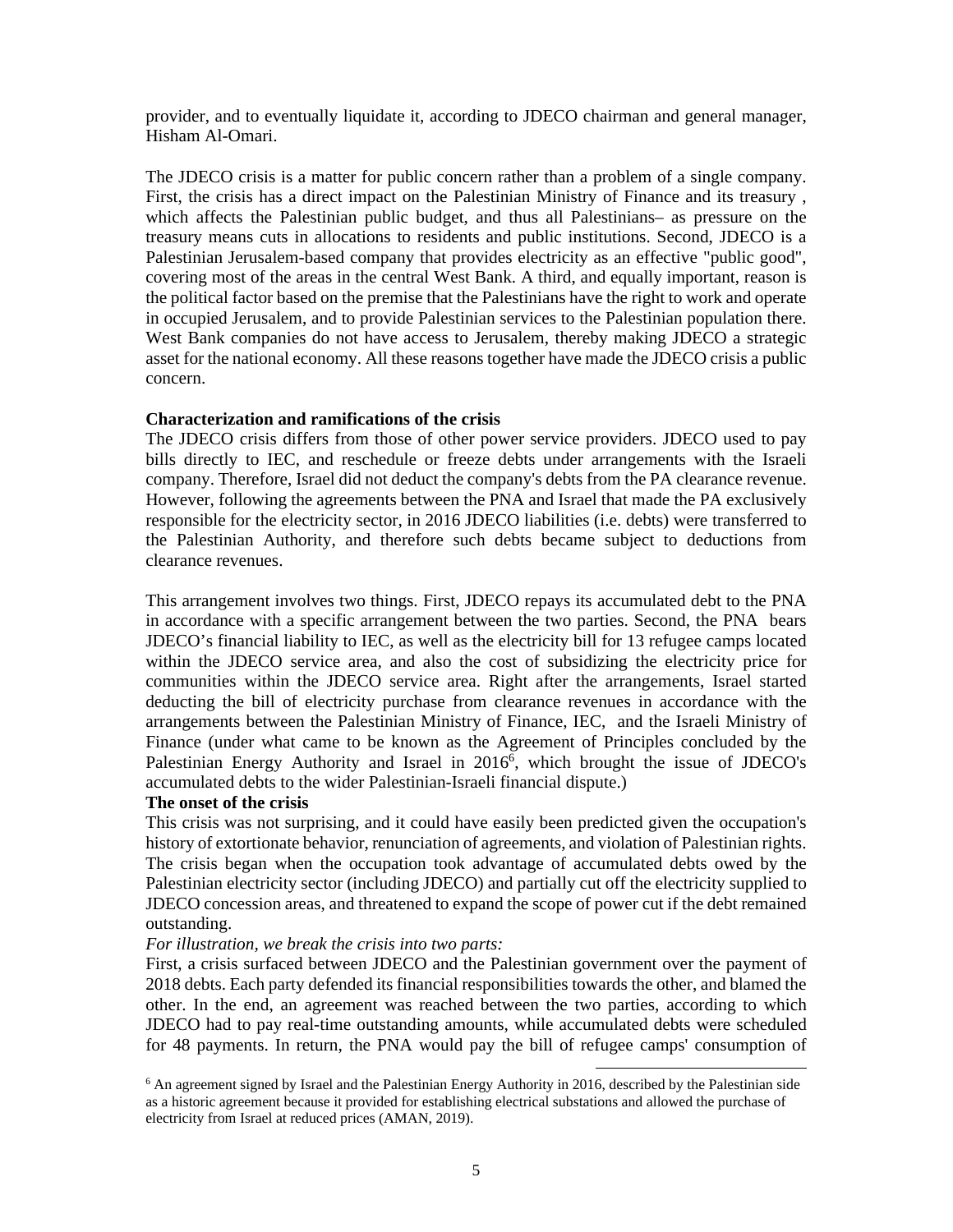electricity and bear the costs of electricity subsidiaries. With this, that phase of the crisis was almost over.

Second, in September 2019, the occupation escalated its extortion when it announced potential electricity cuts in the West Bank, including JDECO concession areas. This triggered a new crisis between the Palestinian government and JDECO over debt arrears, with the figure owed by the Palestinian electricity sector reaching NIS 1.7 billion, according to a report by AMAN published in October 2019, based on figures from IEC. As of October, Israel started cutting power to 23 JDECO-supplied lines, alternating 2 hours each, which forced JDECO to distribute the loads across lines to avoid technical faults and ensure continuous power supply to East Jerusalem, which might, otherwise, be taken by Israel as a pretext for further blackmailing. However, IEC threatened to cut all the lines to stop JDECO from distributing loads across the grid, in what amounts to a collective punishment against both those who pay bills and those who do not, which has brought JDECO back into the broader crisis in the energy sector. The plan by IEC is to cut power off 3-4 lines at a time.

### **Ramifications/consequences of the crisis and size of the sector's debt burden**

The following figures summaries the financial position of the Palestinian electricity sector: • Debt prior to September 12, 2016 (i.e. the date the PNA and the Israeli government signed the Memorandum of Understanding) was NIS 2.03 billion, which was the total debt of the electricity sector, including NIS 236 million in interest for delay. The current accumulated total debt decreased to about NIS 1.7 billion following deductions from the clearance revenues. • The debt owed by JDECO until 2016 was NIS 1794 million, or 88% of the sector's total debt. The rest is owed by the Palestinian Ministry of Finance on behalf of other companies and local government bodies.

As of September 12, 2016, the PNA came to bear the total debt burden pursuant to the memorandum of understanding it signed with the Israeli government.Accordingly, four<sup>7</sup> months later, the PNA and JDECO reached an agreement to settle the JDECO debts. Based on that agreement, JDECO transferred the Palestinian Ministry of Finance NIS 707 million (in part obligations by the PA, and other claims of NIS 707 million). JDECO has agreed to pay the remaining debt in 48 payments, and the two parties also agreed that deductions in interest for delay by JDECO shall be settled in accordance with the agreement between the PNA and Israel. Through this, JDECO has made a comprehensive financial settlement by which it rescheduled its debts, transferring the burden of payment to Israel to the Palestinian Ministry of Finance. According to IEC, JDECO owes IEC NIS 539.8 million (of which NIS 303.2 million has not been repaid by the Palestinian Ministry of Finance, and NIS 236.5 million in deductions usually applied by IEC to JDECO's bill that have yet to be deducted).

This debt, coupled with Israel's deduction of the JDECO debt from clearance revenue, has triggered a crisis between the Palestinian government and JDECO. The company has held the Palestinian government accountable for not paying IEC, as per the agreement between the two

<sup>&</sup>lt;sup>7</sup> According to the head of the Energy and Natural Resources Authority, no agreement has been signed with the Israeli side. He says it was only a memorandum of understanding until the negotiations on the electricity file reach an agreement. Negotiations, he adds, have stumbled over 77 points of disagreement, which were later reduced to 34 points, and efforts are still underway to find satisfactory solutions through negotiation (AMAN, 2018, a discussion session on JDECO crisis).